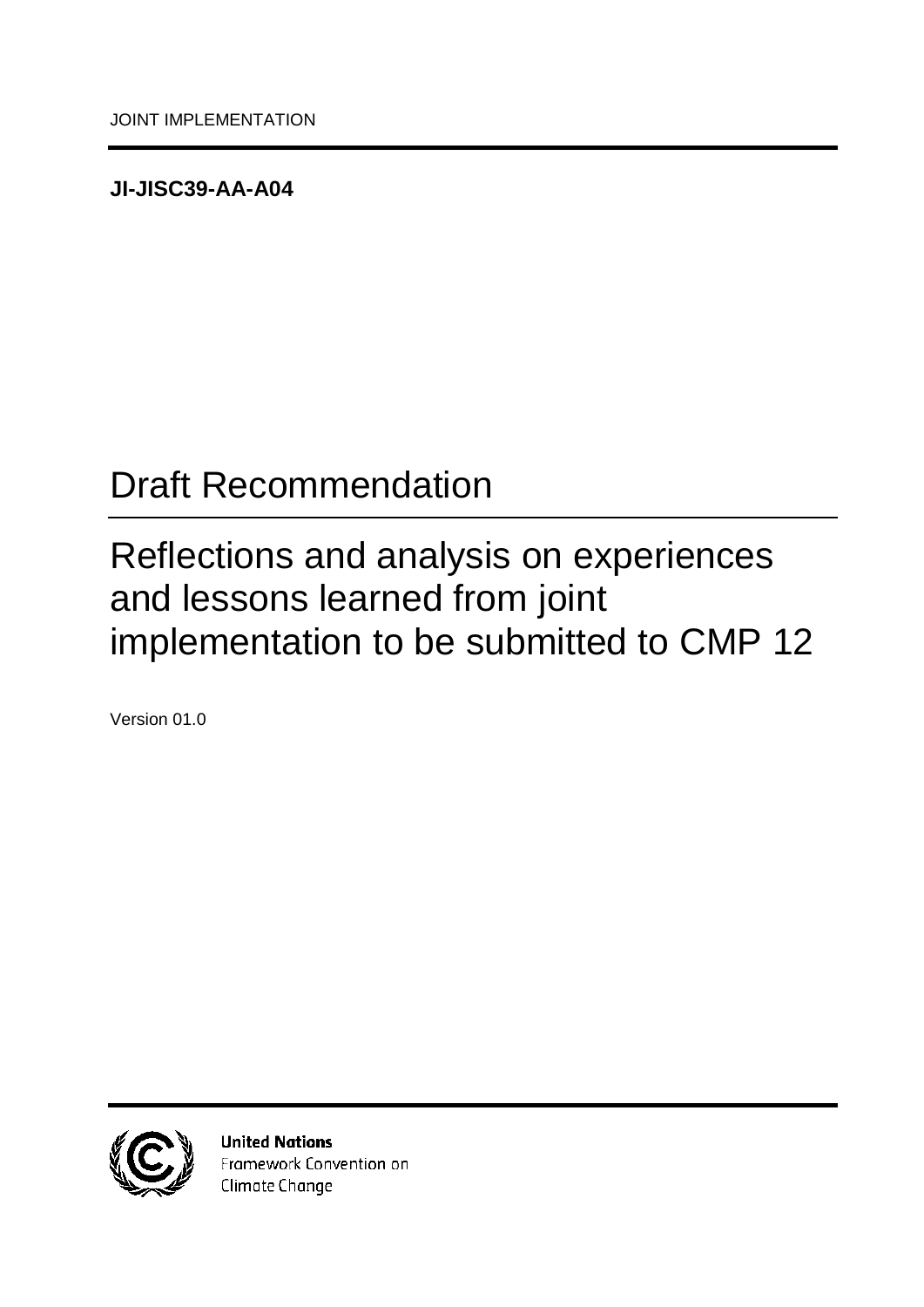[JI-JISC39-AA-A04](#page-0-0)  [Draft Recommendation:](#page-0-1) [Reflections and analysis on experiences and lessons learned from joint](#page-0-2)  implementation to [be submitted to](#page-0-2) CMP 12 [Version](#page-0-3) [01.0](#page-0-3)

# **1. Procedural background**

- 1. At its eleventh session, the Conference of the Parties serving as the meeting of the Parties to the Kyoto Protocol (CMP)<sup>1</sup> requested the Joint Implementation Supervisory Committee (JISC) to reflect on synergies between joint implementation (JI) and other mitigation mechanisms. These reflections should focus on the cost-efficient use of resources, the coherence of mitigation instruments and the avoidance of double counting, in particular regarding the infrastructure and technical arrangements, tools, governance structures and processes.
- 2. At the same session, the CMP also requested the JISC to prepare an analysis of experiences and lessons learned from JI for the possible design of mitigation mechanisms and on links and interactions with other tools. Such an analysis should take submissions from Parties and admitted observer organizations into account, submitted by 31 March 2016, and any other relevant materials. The CMP requested that the analysis by and reflections of the JISC be forwarded to the CMP at its twelfth session.
- 3. In response to this request, the JISC, at its thirty-eighth meeting, considered an initial concept note and requested the secretariat to revise the document, taking into account the inputs and submissions to the JISC from Parties and admitted observers. The JISC requested a small group of members (Mr. Benoît Leguet, Ms. Gherghita Nicodim, Mr. Derrick Oderson, Mr. Konrad Raeschke-Kessler and Mr. Albert Williams) to work with the secretariat on the revised version for consideration by the JISC at its next meeting. Substantive changes to the initial concept note are highlighted.
- 4. Only one submission from an admitted observer was received.

# **2. Purpose**

- 5. These reflections and analysis are a response to the mandate provided by the JISC to the secretariat, as described in paragraph 3. Its objective is to provide to the CMP:
	- (a) The reflection of the JISC on synergies between JI and other mitigation mechanisms;
	- (b) The analysis by the JISC of experiences and lessons learned from JI for the possible design of mitigation mechanisms and of links and interactions with other tools.

# **3. Key issues and proposed solutions**

# **3.1. Experiences and lessons learned from joint implementation for the possible design of mitigation mechanisms**

6. This section outlines the areas that have been identified as key, while considering experiences and lessons learned from JI. Each area described below includes an analysis of its importance for the possible design of mitigation mechanisms. On a broader level, JI is a mechanism that provides for the crediting of activities in sectors or economies that are

<sup>1</sup> Decision 7/CMP.11.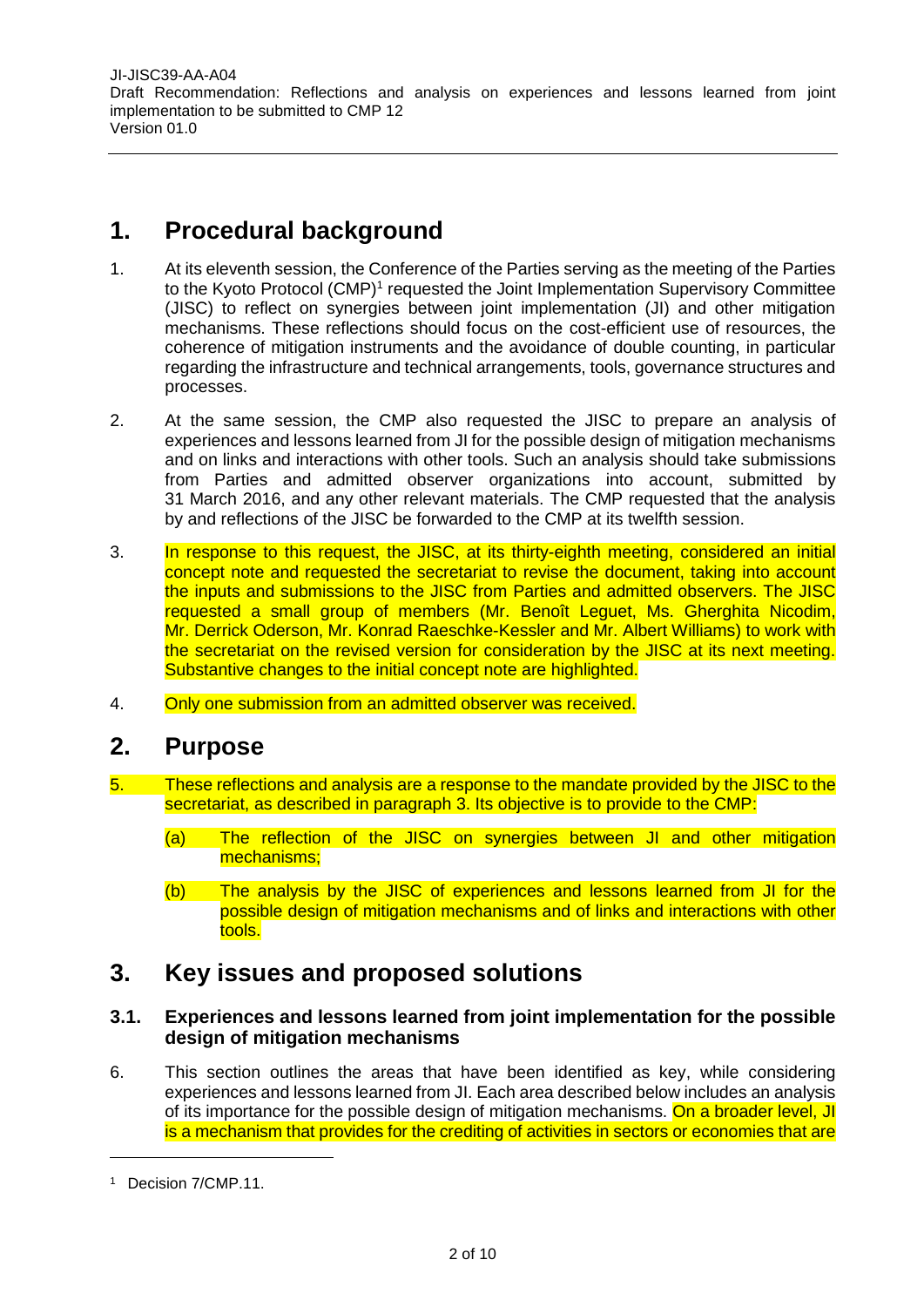subject to quantitative emission limits (environments with "capped" emissions). JI operations have shown how a crediting mechanism can work within an environment with capped emissions. This operational experience should be taken into account whenever drawing from experiences and lessons learned from JI.

### **3.1.1. Modalities and procedures for high-level requirements**

- 7. The decisions of the CMP on the JI guidelines and also on the clean development mechanism (CDM) modalities and procedures, are more detailed than necessary in some parts. These can be procedurally difficult to change and could unnecessarily restrict and complicate the work of the regulatory bodies charged by the CMP to administer the mechanisms. In addition, the decisions sometimes do not elaborate principles that could guide implementation when issues emerge that were not foreseen at the time of their adoption.
- 8. An important lesson from JI for the design of a future crediting mechanism may therefore, be to concentrate the modalities and procedures on principles and criteria that need to be achieved, as well as on the roles in the mechanism and responsibilities of various actors for their achievement and perhaps provide an overview of the processes foreseen. Ultimately, when designing a new mechanism, the criteria for inclusion in the modalities and procedures could be whether it requires political guidance by Parties and whether the governing body is given sufficient clarity in operationalizing the mechanism.

#### **3.1.2. International oversight**

- 9. An important lesson from JI is that the authority of a regulatory body, when working in an objective manner to supervise a mechanism, has a substantial impact on the way that a mechanism is perceived. The activities credited under JI and other mechanisms have substantial value and, in this context, it is almost inevitable that host governments will at times be perceived as having a conflict of interest. In particular, it has been observed that the lack of international oversight under Track 1, which was governed exclusively by host Parties, may have affected the integrity of JI activities. This includes the quality of auditing services, the use of inappropriate and inconsistent methodological approaches, project approval, post-registration changes, and monitoring of emission reductions.<sup>2</sup>
- 10. Based on this understanding, the JISC had previously proposed to merge the two tracks of the JI project cycle. The need for greater international oversight for JI is reflected in the "Work undertaken by the Subsidiary Body for Implementation (SBI) on the review of the joint implementation guidelines"<sup>3</sup>, which outlines a single track for JI under the supervision of the JISC. In this context, JI activities were to be implemented by the host Party at the national level based on mandatory international standards and procedures, and under the supervision of the JISC. In exercising its supervision, the JISC shall evaluate the conformity of the national implementation of JI against the international standards. The

 $\overline{a}$ 

<sup>&</sup>lt;sup>2</sup> Kollmuss, A., Schneider, L., and Zhezherin, V. (2015). Has Joint Implementation reduced GHG emissions? Lessons learned for the design of carbon market mechanisms. Stockholm Environment Institute, Working Paper 2015-07. <http://www.seiinternational.org/mediamanager/documents/Publications/Climate/SEI-WP-2015-07-JI-lessons-forcarbon-mechs.pdf>.

<sup>3</sup> FCCC/SBI/2016/L.8.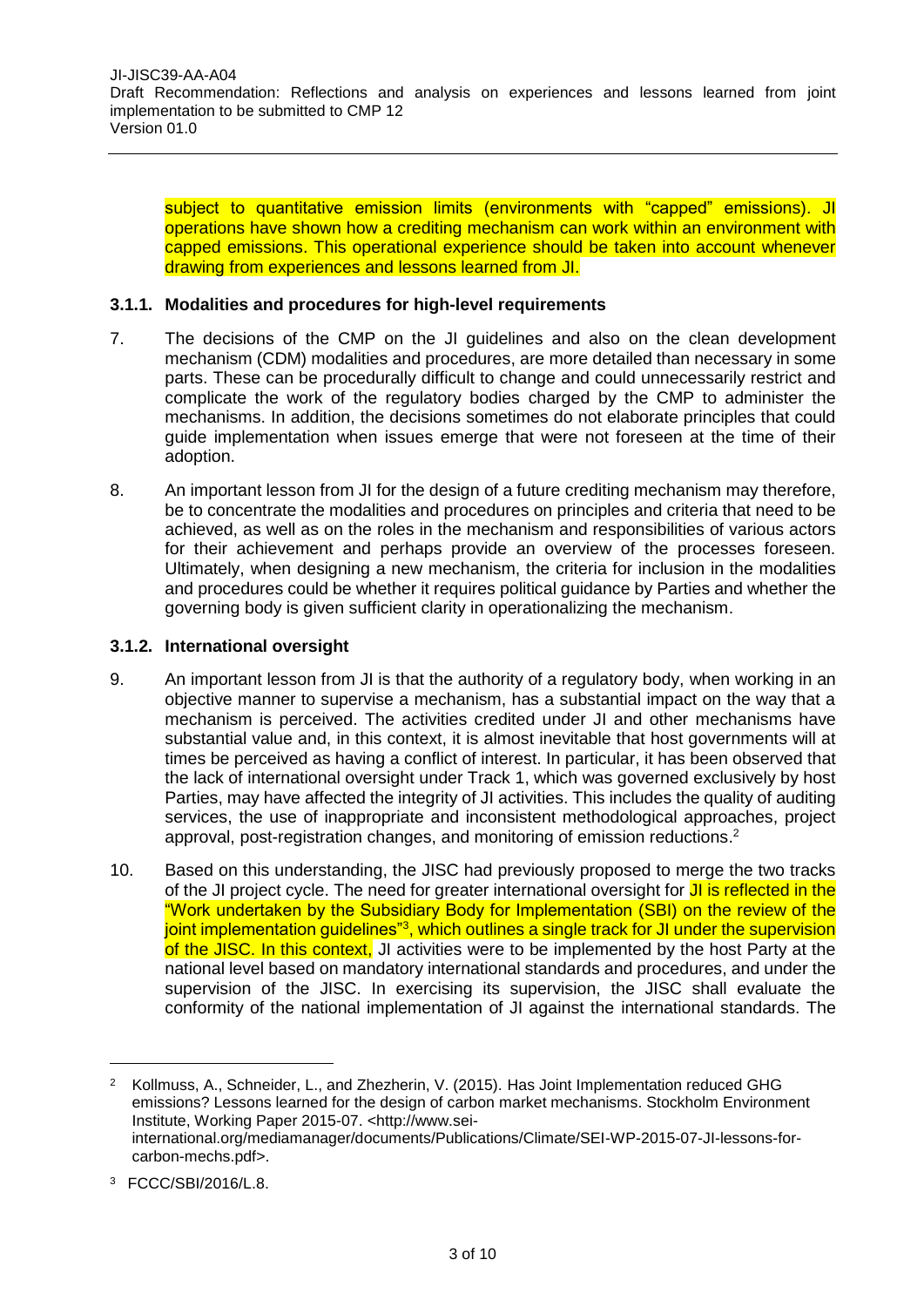JISC can also review the registration of JI activities as well as the issuance of emission reduction units (ERUs) by the host Party to the JI activity.

## **3.1.3. Transparency**

- 11. Transparency, in the context of carbon crediting mechanisms, means the extent to which information regarding an emission reduction activity is disclosed to the public. This disclosure involves clearly explaining the assumptions and methodologies applied in establishing the emission reductions achieved by the activity, and in such a manner that the results can be independently replicated.
- 12. JI Track 1, previously suffered criticism for the lack of transparency regarding the public availability of information on JI activities. In response, the CMP requested that all JI Track 1 key project documentation, such as project design documents, monitoring reports, and determination and verification reports, be submitted to the secretariat to be made available (in English) on a central registry.
- 13. This valuable lesson from JI Track 1 has already been reflected in the "Work undertaken by the SBI on the review of the JI guidelines"<sup>4</sup>, which included requirements to ensure the transparency of decision-making processes and local stakeholder consultation and the rights of directly affected entities to hearings prior to decision-making, timely decisions and appeals against decisions. Ensuring transparency would be a useful lesson to draw on in the design of future crediting mechanisms.

## **3.1.4. Standardization of common approaches**

- 14. The general experience under JI Track 1 was the non-standardization of methodologies being applied as each host Party developed their own approaches. These lead to similar activities being treated differently and resulting in different outcomes depending on the host Party where the activities were located. By contrast, under both JI Track 2 and the CDM, project participants have benefited from uniform approaches, processes and standards being available to them, irrespective of where in the world they operate. This significantly reduces the capacity and transaction costs required for entities to operate in multiple jurisdictions.
- 15. In the case of methodologies, standardizing project parameters in an objective manner across many activities, instead of calculating them for each activity individually, can significantly simplify their implementation, reduce transaction costs, enhance transparency, and facilitate objectivity and predictability. Standardization can be achieved through various means, including emission intensity benchmarks,<sup>5</sup> default values,<sup>6</sup>

 $\overline{a}$ 

<sup>4</sup> FCCC/SBI/2016/L.8.

<sup>5</sup> Where emission rates are per unit of output and based on the current and/or future performance of a peer group of similar plants or installations.

<sup>&</sup>lt;sup>6</sup> This could include, for example, grid emission factors, Intergovernmental Panel on Climate Change default values for fuel characteristics and other common values, as well as conservative estimates of the emission reductions per unit for a given activity/product (e.g. a solar lamp or a compact fluorescent lamp), which can be multiplied by the number of units installed in order to calculate the total emission reductions achieved without monitoring each unit.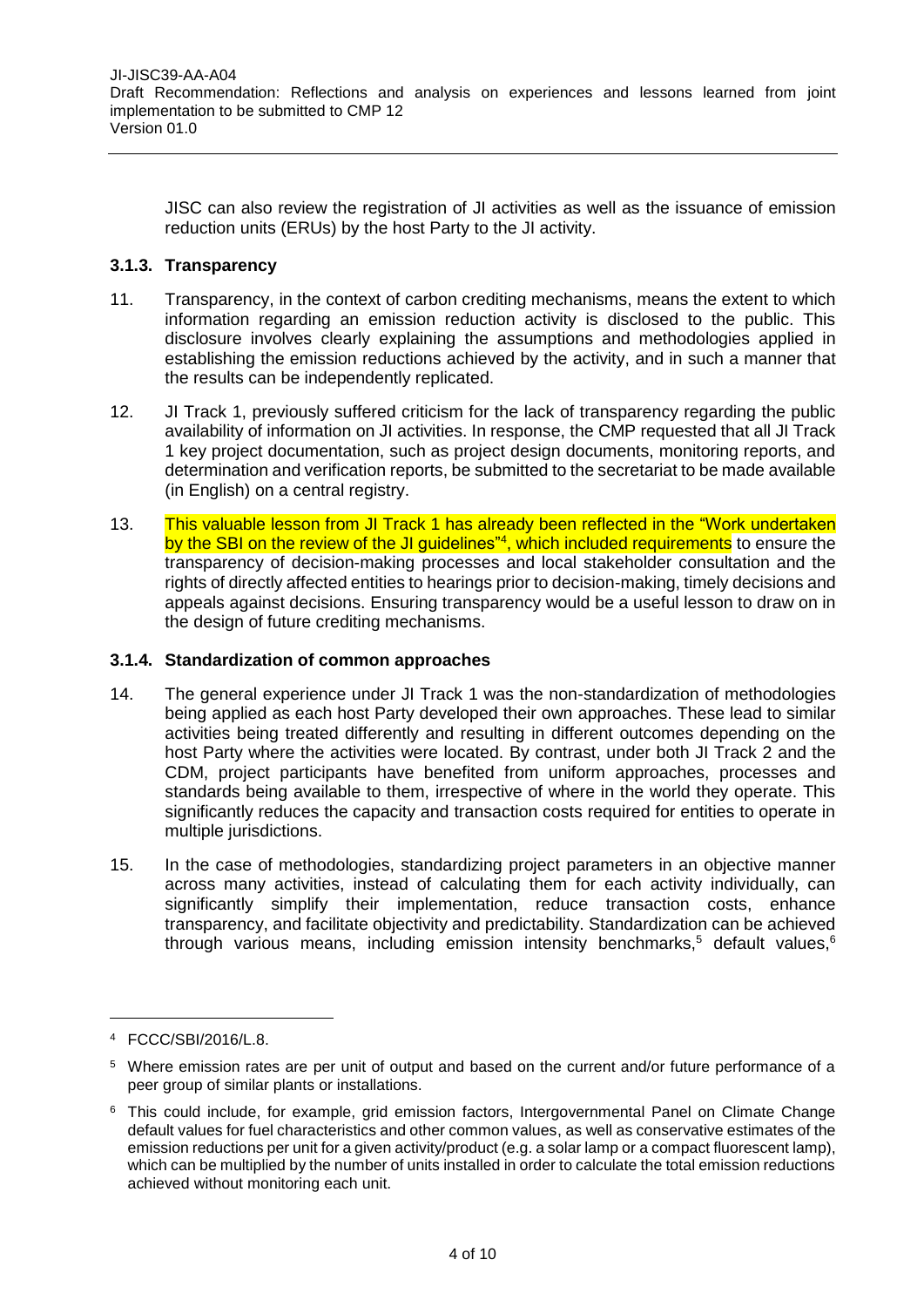positive lists of activities that are considered automatically additional,<sup>7</sup> and barrier tests.<sup>8</sup> As an example, standardized baselines have been emerging under the CDM and are able to cover whole sectors of economies, without excluding the additionality requirements. These standardized approaches are most welcomed by developers of mitigation activities that aim to go beyond project-specific approaches.

- 16. In the case of accreditation, synergy and alignment between the mechanisms could be expected to improve quality and efficiency in operating them, and reduce transaction costs for those being accredited. A lesson learned from JI is that it can be costly and cumbersome to maintain separate accreditation systems, as this can act as a disincentive for participation, particularly when one system is relatively smaller than the other. A single system that offers similar services would provide for the consistent use of best practices, consistency in approach to the same issues and standards, and significant cost savings for the regulatory bodies, the secretariat, project participants and other stakeholders.
- 17. The design of future crediting mechanisms could draw upon these lessons from JI and the CDM to standardize common functions, as much as possible, while still allowing for flexible application of the standards.

# **3.1.5. Building on existing infrastructure**

- 18. For more than a decade there has been considerable investment in the processes, standards, systems and capacity of JI, and to a greater extent, the CDM. In the design of future mechanisms, particularly if they follow a baseline-and-crediting approach, the mechanisms will need to apply the same or similar infrastructure, and there may be benefit to integrating the infrastructure, or at least aspects of it, directly into the design of future mechanisms. This would still allow for adjustments to be made to further streamline the implementation of the infrastructure and the activities conducted under it. Such aspects of the infrastructure include:
	- (a) The modalities and procedures for JI and/or the CDM;
	- (b) The project cycle developed for activities under the JI/CDM and/or as envisioned by Parties in the proposed JI modalities and procedure;
	- (c) The system for accrediting independent third-party validators and verifiers under the JI and/or CDM;
	- (d) The registry for any internationally issued ERUs, possibly building on the existing CDM registry;
	- (e) The international transaction log (ITL) for tracking internationally transferred credits.
- 19. A further lesson learned from the experience of JI and the CDM for the design of a future mechanism, would be the advantage of starting with a digitized system that can help

 $<sup>7</sup>$  These positive lists may be applied to activities that face high barriers to investment and/or those that</sup> have no, or few financial benefits, other than the revenues from certified emission reductions/ERUs.

<sup>&</sup>lt;sup>8</sup> Where activities are considered additional if the technology used has not reached a certain level of market penetration in a particular country or region.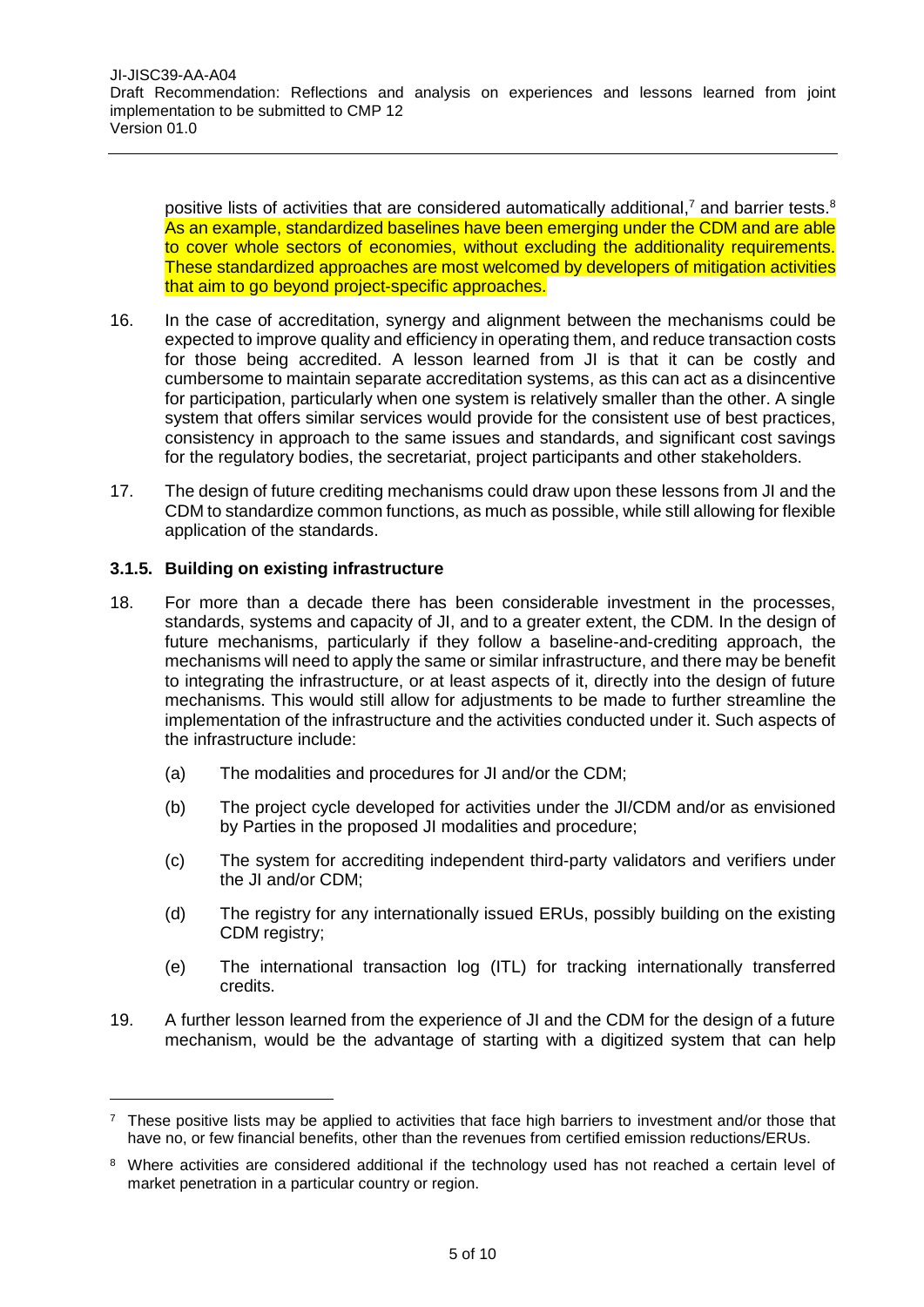reduce the overall complexity of the system, improve user-friendliness and reduce overall transaction costs.

### **3.1.6. Ensuring opportunities for early action or a 'prompt start'**

- 20. The decision by CMP to not allow early action under JI by not allowing issuance of ERUs for pre-2008 remission reductions hampered the early development of JI. While for the CDM, Parties actively facilitated a prompt start through decision 17/CP.7 by providing for the CDM Executive Board (the Board) to commence the establishment of the CDM system immediately after the Marrakesh Accords had been adopted in 2001. The scope of retroactive crediting for emission reductions achieved prior to the registration of CDM project activities was ultimately decided by the CMP after it commenced its functions with the entry into force of the Kyoto Protocol (KP). On the other hand, it has also been argued that the retroactive crediting of emission reductions seriously compromised the integrity of JI, $9$  and possibly of the CDM, by allowing for existing emission reduction activities to compete with and potentially undermine investment in new activities.
- 21. However, unlike both JI and the CDM, the design of a future mitigation mechanism does not start from scratch; instead, it has almost 15 years of experience and activity to draw upon. In the CDM, and to a lesser extent JI, there exists a pipeline of activities that could, if Parties so wish, benefit from emission credits beyond 2020 through their potential crediting periods. Unfortunately for JI, crediting periods were often limited by national legislation, and often ended in the year 2012. As JI and CDM were relatively new mechanisms, without any previous experience to draw upon, stakeholders and investors understood the merits of the learning by doing approach adopted by the regulatory bodies, and accepted the need for changes necessary to address problems and difficulties, which have arisen in the implementation of these mechanisms. In particular, where the achievement of the objective of the mechanisms is at risk, such modifications took precedence over seeking stability. The JISC holds the view that any strengthening of the mechanisms in order to better serve the ultimate objective of the Convention, should be interpreted as a positive signal by the investment community. However, in order to avoid the impression of arbitrariness of reforms, which could undermine the credibility of any future crediting mechanism that Parties establish, the JISC recommends to take into account the principle of proportionality when designing new mechanisms, in order to protect reasonable expectations.
- 22. There is considerable mitigation potential that could and should, to the greatest extent possible, be mobilized pre-2020, through recognizing "early action". Furthermore, early start and piloting can also allow Parties to build experience in national strategies, policies, and the management of the national mitigation potential, and can reveal the cost-saving potential of the international exchange of carbon assets. Therefore, providing a clear pathway, including clear conditions, for existing activities to be included in future crediting mechanisms could be of benefit.

 $\overline{a}$ 

<sup>9</sup> Kollmuss, A., Schneider, L., and Zhezherin, V. (2015). Has Joint Implementation reduced GHG emissions? Lessons learned for the design of carbon market mechanisms. Stockholm Environment Institute, Working Paper 2015-07. <http://www.seiinternational.org/mediamanager/documents/Publications/Climate/SEI-WP-2015-07-JI-lessons-forcarbon-mechs.pdf>.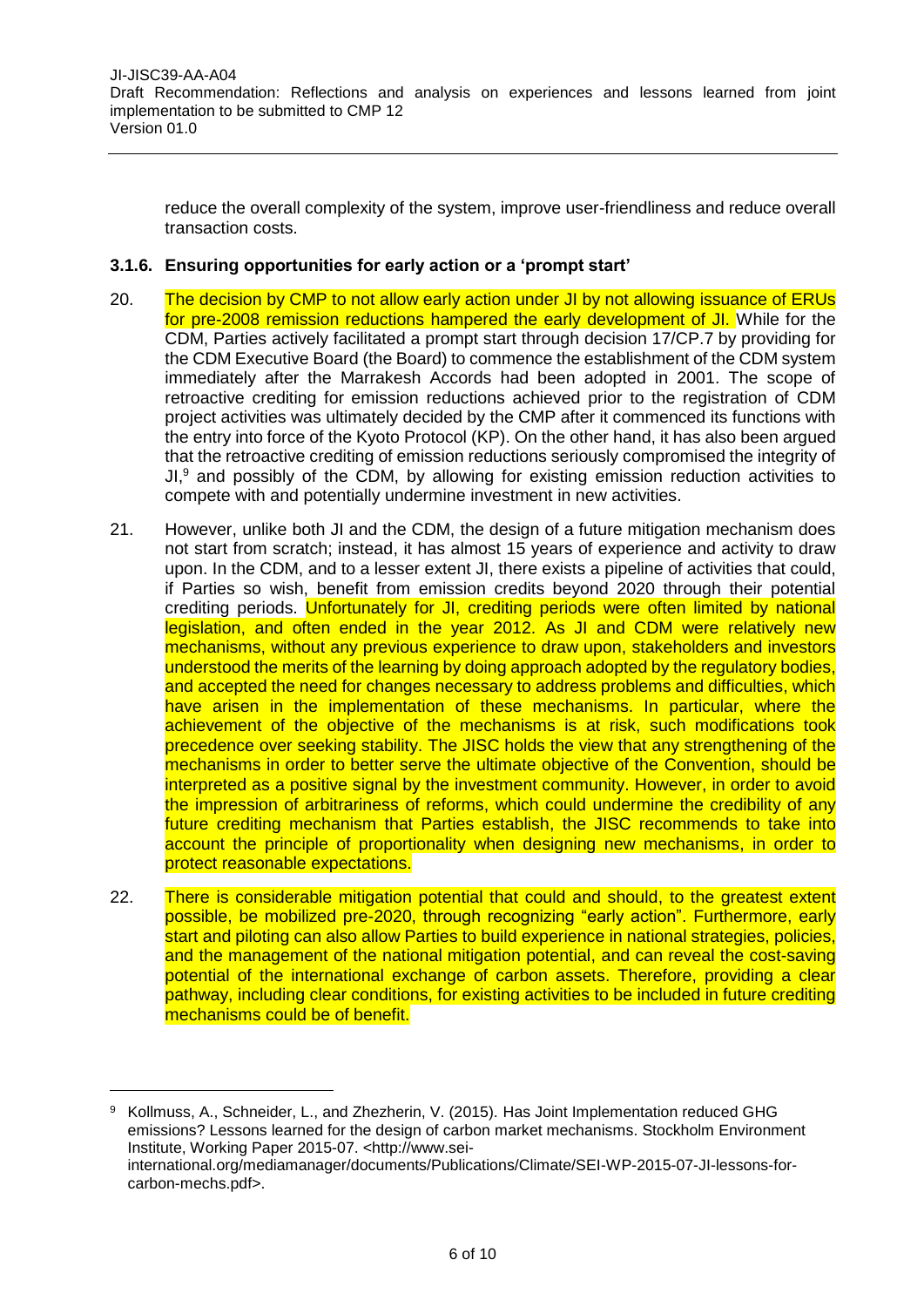[JI-JISC39-AA-A04](#page-0-0)  [Draft Recommendation:](#page-0-1) [Reflections and analysis on experiences and lessons learned from joint](#page-0-2)  implementation to [be submitted to](#page-0-2) CMP 12 [Version](#page-0-3) [01.0](#page-0-3)

## **3.1.7. Mobilising mitigation action**

- 23. The JI mechanism is a valuable, proven tool that countries can use to focus climate investment where it is needed. Thus, by using JI to mobilize investment from the private sector or direct public funds to targeted sectors, countries could consider greater ambition in their national plans in the context of the Paris Climate Change Agreement.
- 24. The mechanism can also be used by governments or constituencies to monitor, report and verify (MRV) emission reductions. In so doing, the mechanism can have a role in ensuring the results of national actions, reporting those results transparently and avoiding double counting of emission reductions.
- 25. The JISC is of the view that the JI mechanism can contribute to the international response to climate change as a functioning mechanism, and as a source of lessons to support implementation of the Paris Agreement, most clearly in creation of the new sustainable development mechanism described in Article 6 of the Agreement.

# **3.2. Synergies between joint implementation and other mitigation mechanisms**

#### **3.2.1. Scope**

- 26. The scope of this analysis is limited to JI and the CDM, both established under the KP, as the only existing mitigation mechanisms. Voluntary offsetting schemes have not been considered, as they cannot be used by Parties to demonstrate mitigation under the UNFCCC process.
- 27. The analysis looked at seven issues: governing body, national focal point, registry, standards, project cycle, accreditation and pipeline. In accordance with the mandate, for each issue, potential synergies were assessed for cost-efficiency, coherence and avoidance of double-counting, where applicable.

## **3.2.2. Governing body**

- 28. The JISC was established at CMP 1, in conjunction with the adoption of the Marrakesh Accords, to supervise the JI Track 2 procedure, under the authority of the CMP.<sup>10</sup> The Board was established much earlier, however, holding its inaugural meeting immediately after it was established at the seventh session of the Conference of the Parties (COP) in order to supervise the CDM under the authority of the CMP and allow for a prompt start of the mechanism.
- 29. JI was implemented under a dual governance structure; whereby the Track 1 procedure was governed exclusively by host Parties and the Track 2 procedure was implemented under the supervision of the JISC, and under the authority of the CMP. During its operation, the lack of international oversight was one of the main criticisms of JI Track 1, which was reflected in one of the revisions agreed to by Parties<sup>11</sup> to a single track implemented by host Parties with supervision by the JISC. This was incorporated in the "Work undertaken by the SBI guidelines"<sup>12</sup>. During discussions on the review of the CDM

<sup>10</sup> Decision 9/CMP.1, annex.

<sup>11</sup> Decision 6/CMP.8.

<sup>12</sup> FCCC/SBI/2016/L.8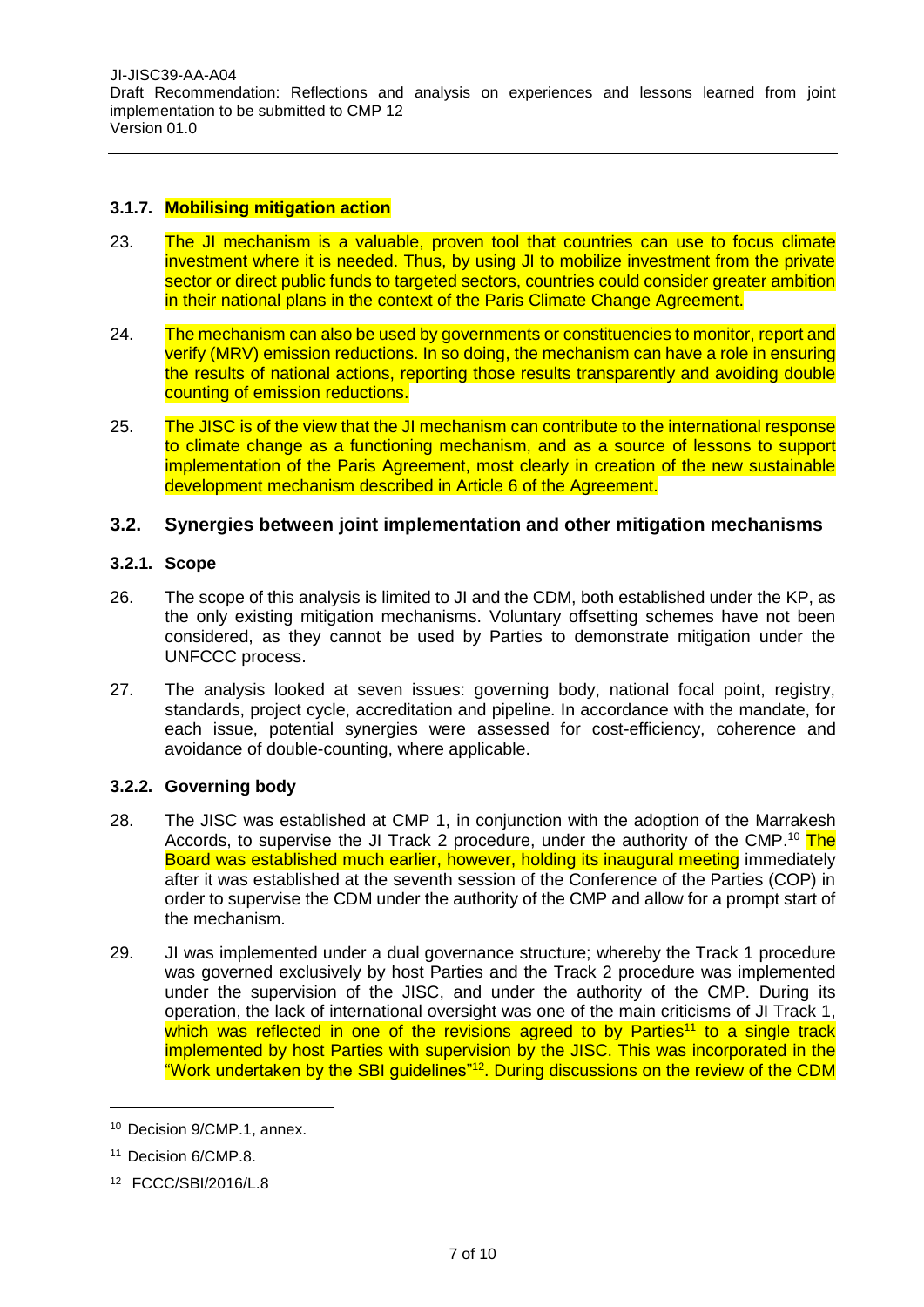modalities and procedures, there has been no examination and no further debate to date on the CDM governing body, the Board.

30. The consolidation of market mechanisms could provide opportunities for the cost-efficient use of infrastructure and the greater overall coherence of the system compared to having multiple mechanisms that fulfil fairly similar functions. Due to similarities in the functions exercised by the JISC and the Board in relation to their supervision of the respective mechanisms and of the emission reduction activities that are undertaken, the consolidation of the supervision of the two mechanisms under a single governing body is an option Parties may wish to explore.

#### **3.2.3. National focal points**

- 31. The two mechanisms of the KP have specific national focal points, with slightly different functions. The designated focal point (DFP) in JI not only approves the JI projects, including the approval of baseline and monitoring methodologies; but also processes requests for issuance of ERUs for these projects. The main task of the designated national authority (DNA) in the CDM is to assess potential CDM projects to determine whether they will assist the host country in achieving its sustainable development goals and provide a letter of approval to project participants in CDM projects.
- 32. Today, due to the rules of JI and the CDM, some Parties have already established two national focal points: a DFP and a DNA. For some Parties, these have been consolidated in the form of a single focal point exercising both roles, which can potentially provide costefficiency and coherence in the participation in both mechanisms.

### **3.2.4. Registry**

- 33. Currently two types of registries exist within the KP:
	- (a) National registries, implemented by the governments of the Annex B Parties, containing accounts within which units are held in the name of the government or legal entities authorized by the government to hold and trade units;
	- (b) The CDM registry, operated by the UNFCCC secretariat under the authority of the Board for issuing certified emission reductions (CERs) and forwarding them to project participants in national registries. Non-Annex I Parties and CDM project participants can also maintain accounts in the CDM registry, however the registry does not allow for trading CERs between accounts.
- 34. Each registry operates through a link established with the international transaction log (ITL) administered by the UNFCCC secretariat. The ITL verifies registry transactions in real time to ensure that they are consistent with the rules agreed under the KP. The ITL ensures trust in the system and has been well established.
- 35. This system has already been synergized in the UNFCCC process and provides a costefficient means of ensuring that there can be no double-counting, as a unit is transferred or cancelled only in accordance with the rules and can only be in one place at a time.

#### **3.2.5. Standards and procedures**

36. Under the proposed draft JI modalities and procedures, the JISC is to develop, inter alia, technical requirements to ensure additionality and provide objective criteria for the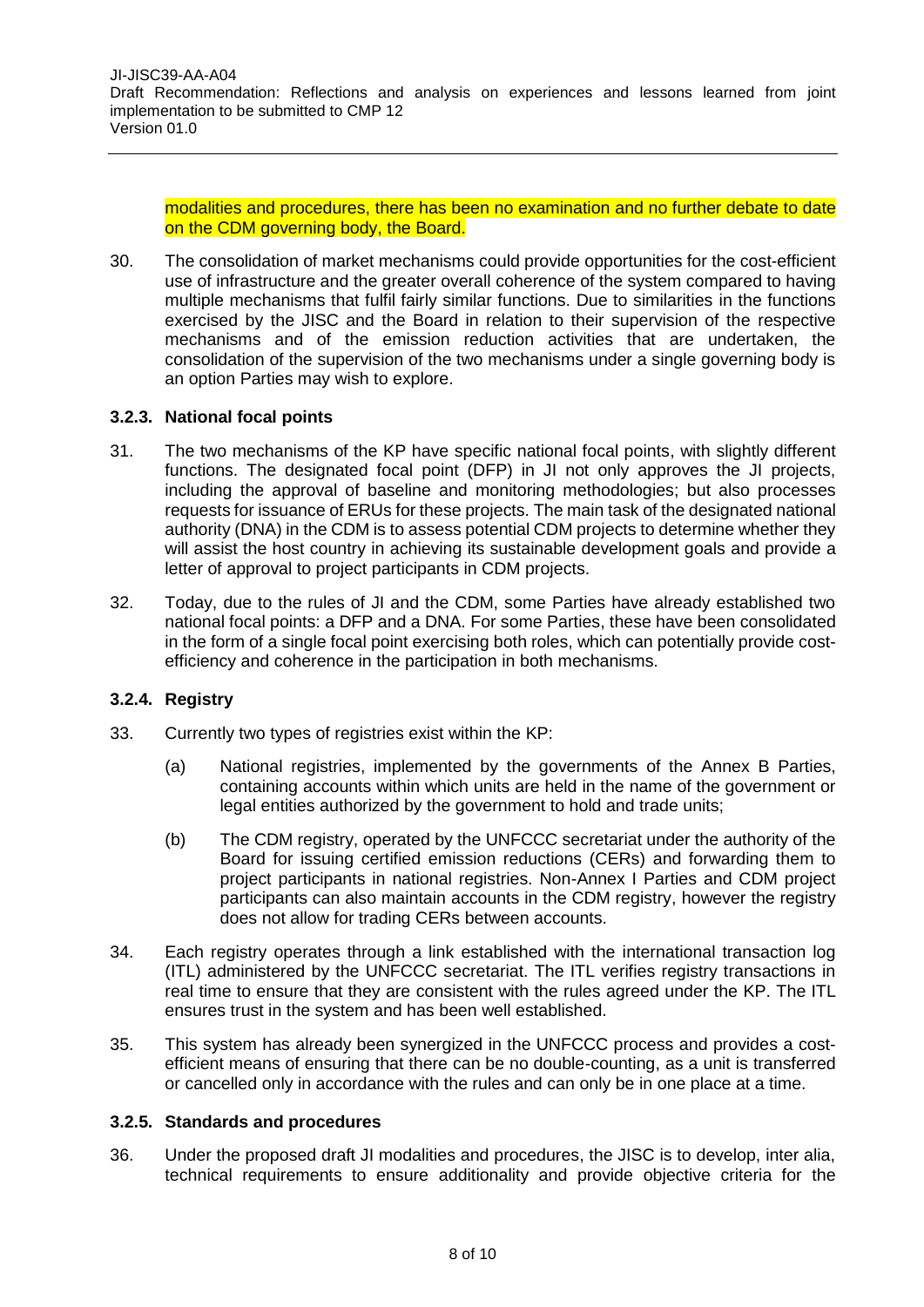establishment of baselines and set minimum requirements to facilitate the development of project cycle procedures by host Parties. The host Party is to develop national standards, procedures and guidelines for all aspects of the implementation of JI at the time the decisions are to be taken by the DFP.

37. In the CDM, the Board has developed and approved detailed procedures and standards for the administration of the mechanism. These include a consolidated "CDM project standard", "CDM validation and verification standard", and the "CDM project cycle procedure". The future JISC, under the proposed draft JI modalities and procedures, could consider using these standards and procedures as best practice guidance to host Parties in the implementation of a single-track JI.

#### **3.2.6. Accreditation**

- 38. The functions of the Board and the JISC in relation to the accreditation of their respective mechanisms are very similar:
	- (a) Under decision 3/CMP.1, annex, paragraph 5(f), the Board is responsible for the accreditation of operational entities, in accordance with the accreditation standards contained in appendix A to that annex, including decisions on reaccreditation, suspension and withdrawal of accreditation;
	- (b) The JISC, pursuant to decision 9/CMP.1, annex, paragraphs 3(b) and (c), is responsible for the accreditation of independent entities in accordance with the standards and procedures contained in appendix A to that annex, and for the review of these standards and procedures, giving consideration to the work of the Board.
- 39. The two accreditation systems were operating with very similar standards, which were set at the CMP level. The CMP has also requested that possible arrangements for synergies between the JI and CDM accreditation systems be explored, including a common accreditation panel. However, the Board agreed that there would not be any need for a common body, and the JISC decided to fully rely on the CDM accreditation system as of 2 August 2016 by allowing any designated operational entity under the CDM to voluntarily act as an accredited independent entity under JI.
- 40. Using one system provides for both cost-efficiency and the coherence of the validation and verification functions across the mechanisms, while saving the cost of operating the accreditation system for the JISC and the Board, as well as for the entities that wish to provide validation and verification services in more than one of the two mechanisms.

# **4. Proposed work and timelines**

41. Following the consideration and possible amendment by the JISC of the draft recommendations contained in section 3, the secretariat will include the agreed recommendations in the JISC annual report to the CMP, which will be finalized in consultation with the JISC Chair and Vice-Chair.